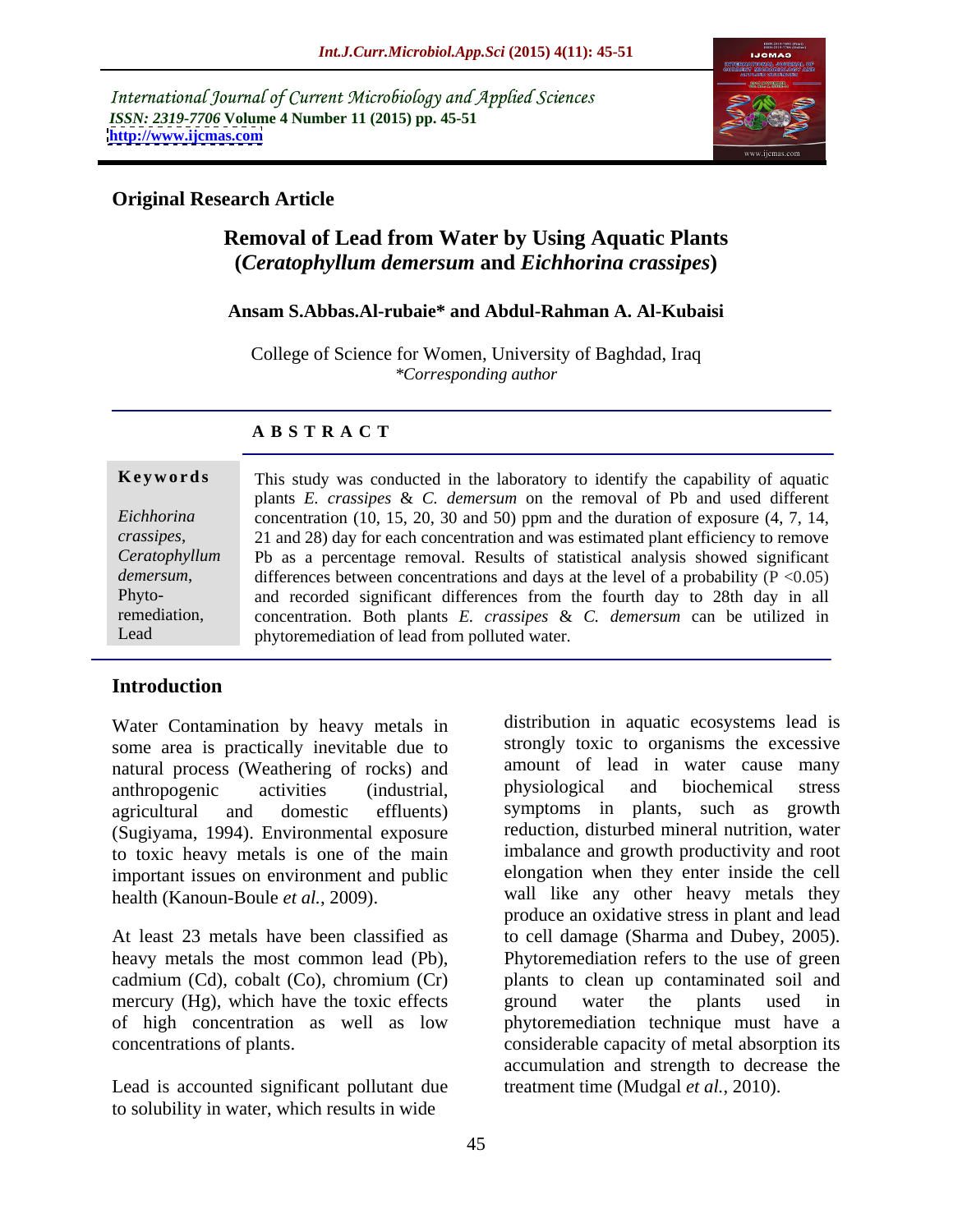*Ceratophyllum demersum* is a completely moderate to high nutrient levels (Johnson *et* 

Water hyacinth (*Eichhorina crassipes*) is one of the world most commonly invasive measured by TDS meter type aquatic plants, it is vascular plant and commonly forms dense mats with a well developed fibrous root system and large **Plants acclimatization** biomass. It can adapt easily to various aquatic conditions and plays an important role in extracting and accumulating metals placed in glass tanks containing 30 liters of from water (Villamagna, 2009; Hammad, distilled water. Temperature was adjusted by 2011). The plant grows in moderate using aquarium heater to 27°C. And oxygen temperature and the perfect degree its growth is between  $20-30$ °C and when the temperature drops about 15°C, the plant starts to wilt and studies indicate that it **Preparation of lead metal concentration** contains water by 95% (Ramey, 2001).

## **Collection and Growing of** *Ceratophyllum demersum* **&** *Eichhorina crassipes* **plants**

The submerged plants of *C. demersum* (Hornwort) and floating plants Water hyacinth (*E. crassipes*) from the Tigris Leaves and roots were put at 40°C in oven<br>(MEMMERT, GERMANY) until the River/Jadiriyah complex Plants were well washed and placed in two glass containers (40cm \*50cm \*80cm) filled with water From the same site. After a month period the plants were placed in glass basins suited for the experiment capacity 4L of water and by (10g) fresh weight per plant. Care should be taken to prevent any decrease in water level by adding the same oxygenated water.

### **Physical and chemical measurements**

Some Physical and chemical measurements were done for Channel water directly as

thermometer.

submerged plant and commonly seen in 2.Electrical conductivity and salinity were ponds, lakes, ditches and quiet, streams with measured by Conductivity meter type (MILWAUKEE, ROMANIA).

*al.*, 1995). 3.pH was measured by pH meter type (MILWAUKEE, ROMANIA)

4.Total dissolved solids (TDS) measured by TDS meter type (MILWAUKEE, ROMANIA).

## **Plants acclimatization**

Plants were transferred to the laboratory and was provided using compressors. 100 plant samples were kept in each tank.

**Materials and Methods Pb** (NO<sub>3</sub>)<sub>2</sub> (BDH, England), to prepare 1L A lead metal solution was prepared by using concentrations (10, 15, 20, 30, 50 mg $\setminus L$ ) of Pb. After that, the plants were transferred to these solutions for about 4, 7 and 14 days.

## **Heavy Metals Measurement**

following: 2010 buck, England) was used to measure 1. Temperature was measured by a the read inclusion concentrations in plants Leaves and roots were put at 40°C in oven (MEMMERT, GERMANY) until the sample dry weights were fixed. 1 gram of the plants dry sample was digested by 16ml of mixture from  $HNO<sub>3</sub>$  (64%) (BDH, England) and  $H_2O_2$  (30%) (BDH, England) in the ratio 6:2 and the mixture was put in the oven at 120°C for two hours. After cooling, 10 ml of distilled water was added, and then leave the solution to cool down the degree lab temperature for 24 hours, and the mixture was filtered through filter papers (0.45µM, Whatman) and diluted to 50 ml (Senila and Roman, 2011). Flame Atomic Absorption Spectrophotometer type (VGP 2010 Buck, England) was used to measure the lead metal concentrations in plants sample.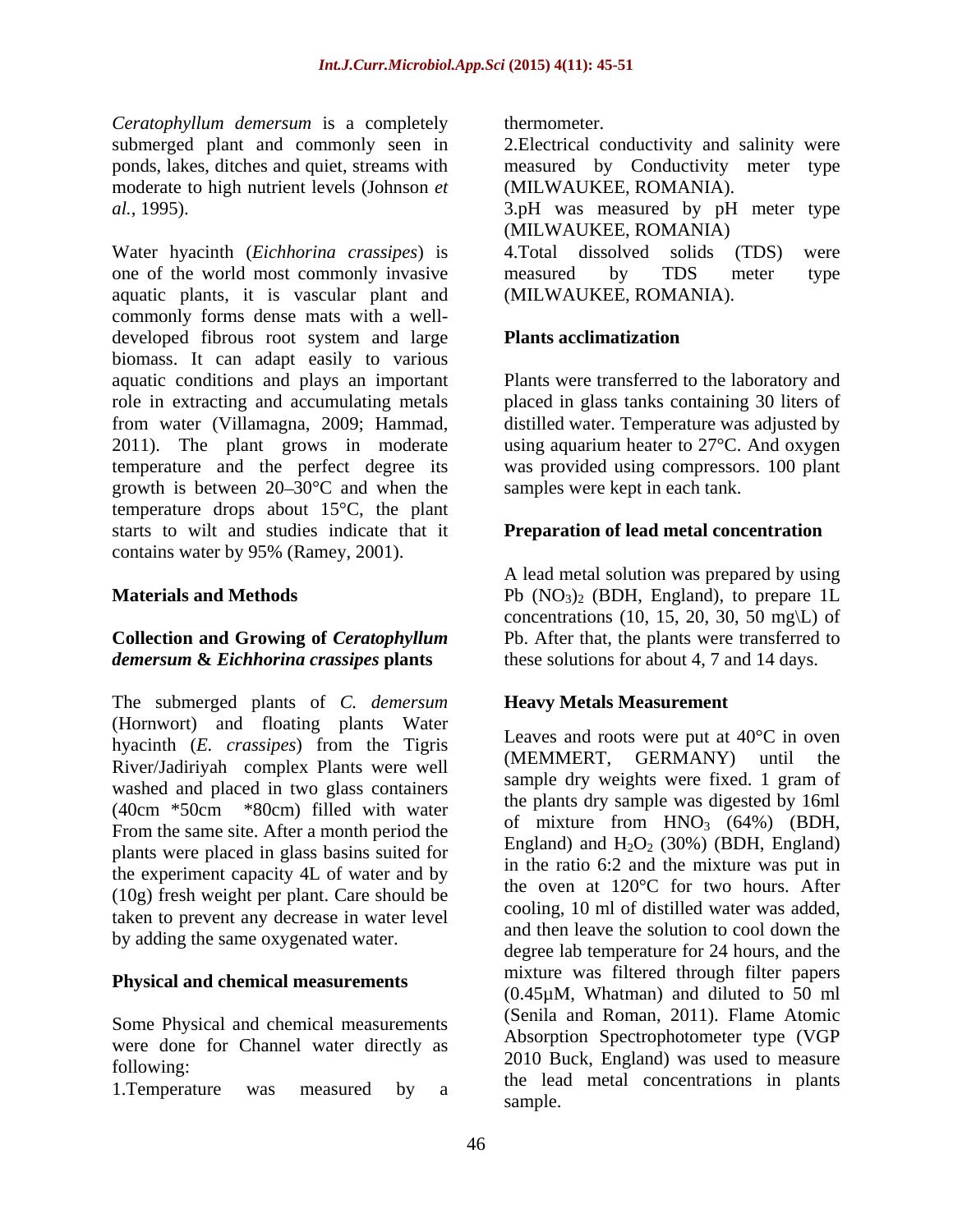The results showed that the range of water higher than the values recorded in the temperature in glass container was  $20-24\textdegree C$  current study, has low electrical conductivity and the average was 22°C. This result was in the Tigris river is due a decline in the agreed with Jafari (2010) as he found that positive and negative ions to the fact that the the temperature suitable for growth of *Eichhorina cassipes* was in the range of 28 the plant growth. This result also agrees with temperature was in the range of  $20-25$ °C which was most suitable for the growth of between  $7.3-8.0$  as average 7.7, this result is exposure and  $85.50\%$  at concentration 20 760  $\mu$ S cm<sup>-1</sup> in the current study in Tigris River. And these values converge with reached the maximum values after previous studies, such as study of Tawfig (2014) as the values of EC 895  $\mu$ S cm<sup>-1</sup>, -1

**Results and Discussion** while values conductivity ranged 2069  $\mu$ S  $cm<sup>-1</sup>$  in the study (Hussein, 2008) which is region failed to conduct industrial activities.

30°C but temperature above 33°C inhibits Lead element was removed by using two Ping *et al*. (2013) as he found that the *demersum*, the percentage removal of Lead *Ceratophyllum demersum*. pH values ranged at concentration 15 mgL suitable for growth of aquatic plants  $mgL^{-1}$  after 28 days of exposure and 63.33, (*Ceratophyllum demersum* and *Eichhorina*  18.76% at concentration 30, 50 mgL *crassipes*). Convergence of these values respectively after 28 days of exposure, as it with the value of pH between 7.8–8.0 and shown in the table 1 and figure 3. From the average as 7.6 at the site of sample these results observed that the percentage collection. This value agrees with Crossley removal of Lead from the solution when (2012) he found that the most aquatic used two aquatic plants *E. crassipes* & *C.* macrophytes prefer pH in the range of 5–7.5 *demersum* are high. These results are in and can also tolerate a range of pH levels accordance with Majid and Siddique (2013) but they vary in their tolerance. Jafari (2010) who found that the *E. crassipes* removed was found that, the water hyacinth plant can 84%, 87%, and 48% of Copper from the tolerate a pH in the range of 4 10. Electrical tanks containing 2 mg/L, 4 mg/Land 6mg/L conductivity values ranged between 510 and respectively within 18 days of exposure, <sup>-1</sup> in the current study in Tigris also indicated that the percentage removal while values conductivity ranged 2069 µS<br>
er<sup>1</sup> in the study (Hussein, 2008) which is<br>
higher than the values recorded in the<br>
current study, has low electrical conductivity<br>
in the Tigris river is due a decline in the<br>
p aquatic plants *E. crassipes* and *C.* in solution was 98.6% at concentration 10 mgL<sup>-1</sup> after 28 days of exposure and 96.33% after 28 days of exposure and 96.33%  $^{-1}$  ofter 28 days of after 28 days of exposure and 85.50% at concentration 20 -1 reached the maximum values after approximately 11 days.

| Concentration.<br><b>Days</b> | $\vert\vert$ Control $\vert\vert$ |          | . . | $\mathbf{a}$<br>$\parallel$ ppm<br>ppm    ppm    ppm                  | $\parallel$ ppm | $\parallel$ Mean              |
|-------------------------------|-----------------------------------|----------|-----|-----------------------------------------------------------------------|-----------------|-------------------------------|
|                               |                                   |          |     | $\ $ 54.30 $\ $ 53.86 $\ $ 50.80 $\ $ 40.36 $\ $ 8.00 $\ $ 34.55 $\ $ |                 |                               |
|                               |                                   |          |     | $\ $ 63.70 $\ $ 62.93 $\ $ 6.65 $\ $ 48.23 $\ $ 14.16 $\ $ 41.77 $\ $ |                 |                               |
|                               |                                   | 83.50    |     | "  81.93    72.20    54.26    19.96    51.97                          |                 |                               |
|                               |                                   | 93.70    |     | 91.93    80.50    61.43    19.36    57.82                             |                 |                               |
|                               |                                   | 98 KO II |     | 3    85.50    63.33    18.76                                          |                 | $\parallel$ 60.42 $\parallel$ |
| Mean                          |                                   | 78.76    | --  | 7.39    70.13    53.52    16.01    ---                                |                 |                               |

**Table.1** Percentage removal of Pb at different concentrations using *E. crassipes & C. demersum*

The value of LSD: the concentrations:  $13.051$ <sup>\*</sup>, for days:  $8.32$ <sup>\*</sup>, Overlap between the concentrations and days  $19.63^*$ ;  $*(P < 0.05)$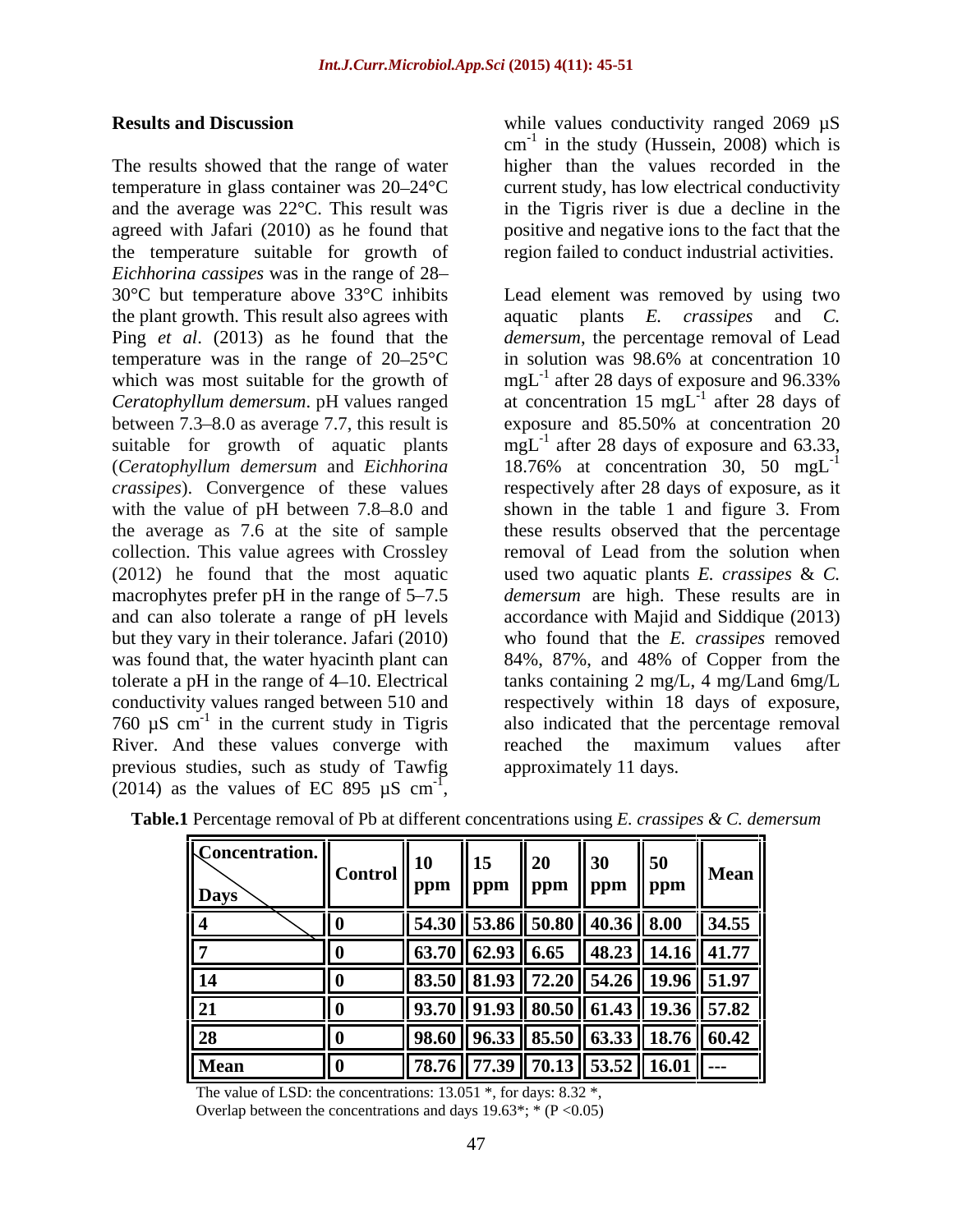#### *Int.J.Curr.Microbiol.App.Sci* **(2015) 4(11): 45-51**

**Figure.1** *Ceratophyllum demersum*



**Figure.2** Water hyacinth



**Figure.3** Percentage removal of Pb at different concentrations using *E. crassipes* & *C. demersum*

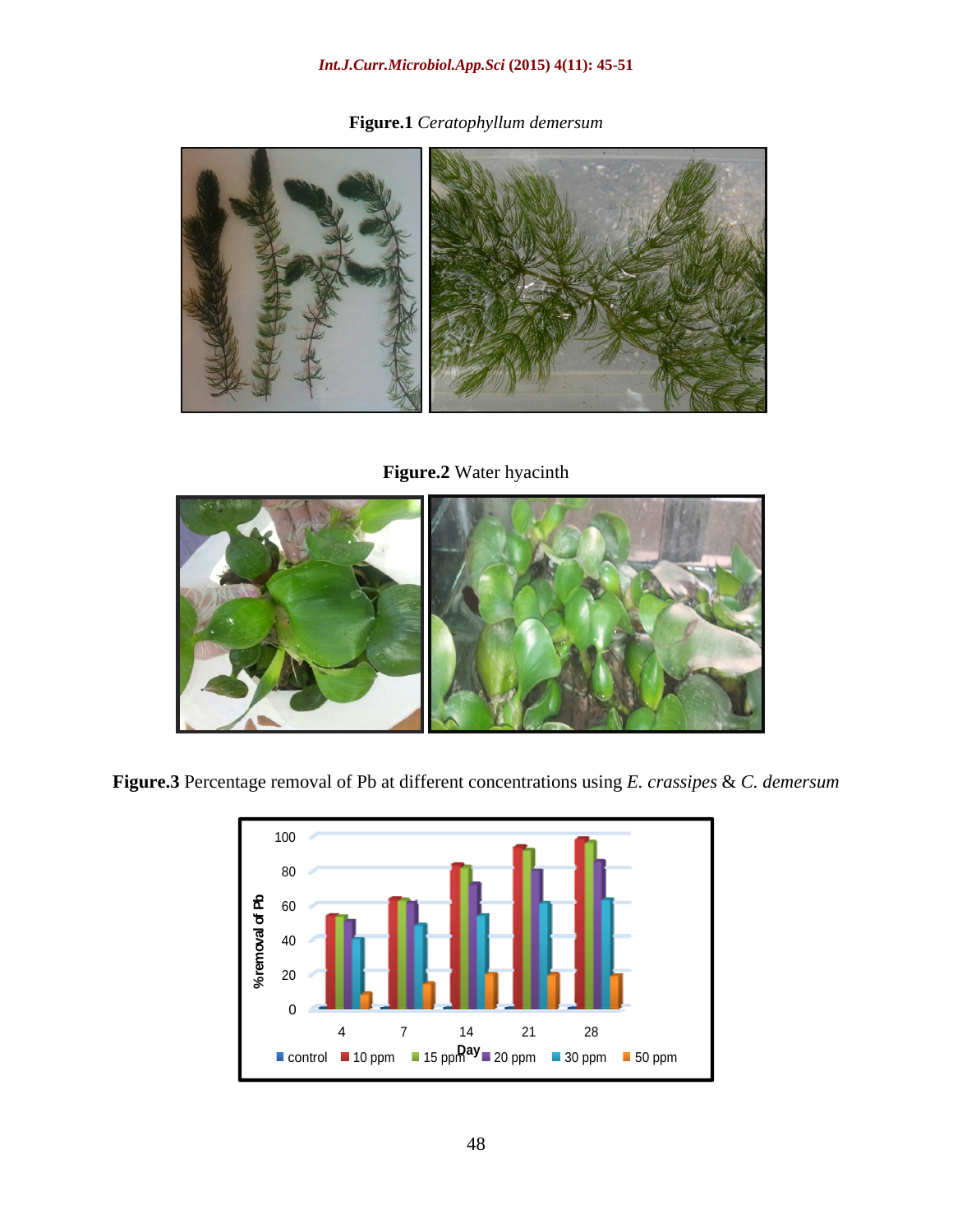

**Figure.4** Pb accumulation in *E. crassipes* plant tissue in existence of *C. demersum*

**Figure.5** Pb accumulation in *C. demersum* plant tissue in existence of *E. crassipes*



The present study was also accordance with other workers such as Aurangzeb *et al.* (2014) who indicated that *E. crassipes* is a

examination Less significant differences at the level  $(P \le 0.05)$  to the existence of at the concentration 20 mgL<sup>-1</sup> and 6.22significant differences in the concentration (10, 15, 20, 30, 50) ppm and between days this result indicated that the ability of average 9.25 mg/kg and 2.10–8.02 mg/kg as aquatic plants *E. crassipes* & *C. demersum* average 5.06 mg/kg at the concentration 50 to accumulation Lead increase with decrease mg/kg. While the concentration of Lead in

the concentration added in water treatment basins.

better bio filter for phytoremediation of (Pb, *E. crassipes* was accumulation concentration Cu, Cd, As) in a percentage removal of Lead in their tissue higher than *C.* (82.80%, 78.6%, 74%, 73%, 73%) *demersum*, it was ranged at concentration 10 respectively.  $mgL^{-1}$  between 2.85–5.85 mg/kg as average The results showed a variance analysis and  $5.14 \text{ mg/kg}$  at the concentration 15 mgL<sup>-1</sup> 4.35 mg/kg and  $3.90 - 6.38$  mg/kg as average and  $4.42 - 8.01$  mg/kg as average  $6.22$  mg/kg and 6.22 10.02 mg/kg as average  $8.12 \text{ mgL}^{-1}$  and and 7.30–11.19 at the concentration  $30$ mgL<sup>-1</sup> as as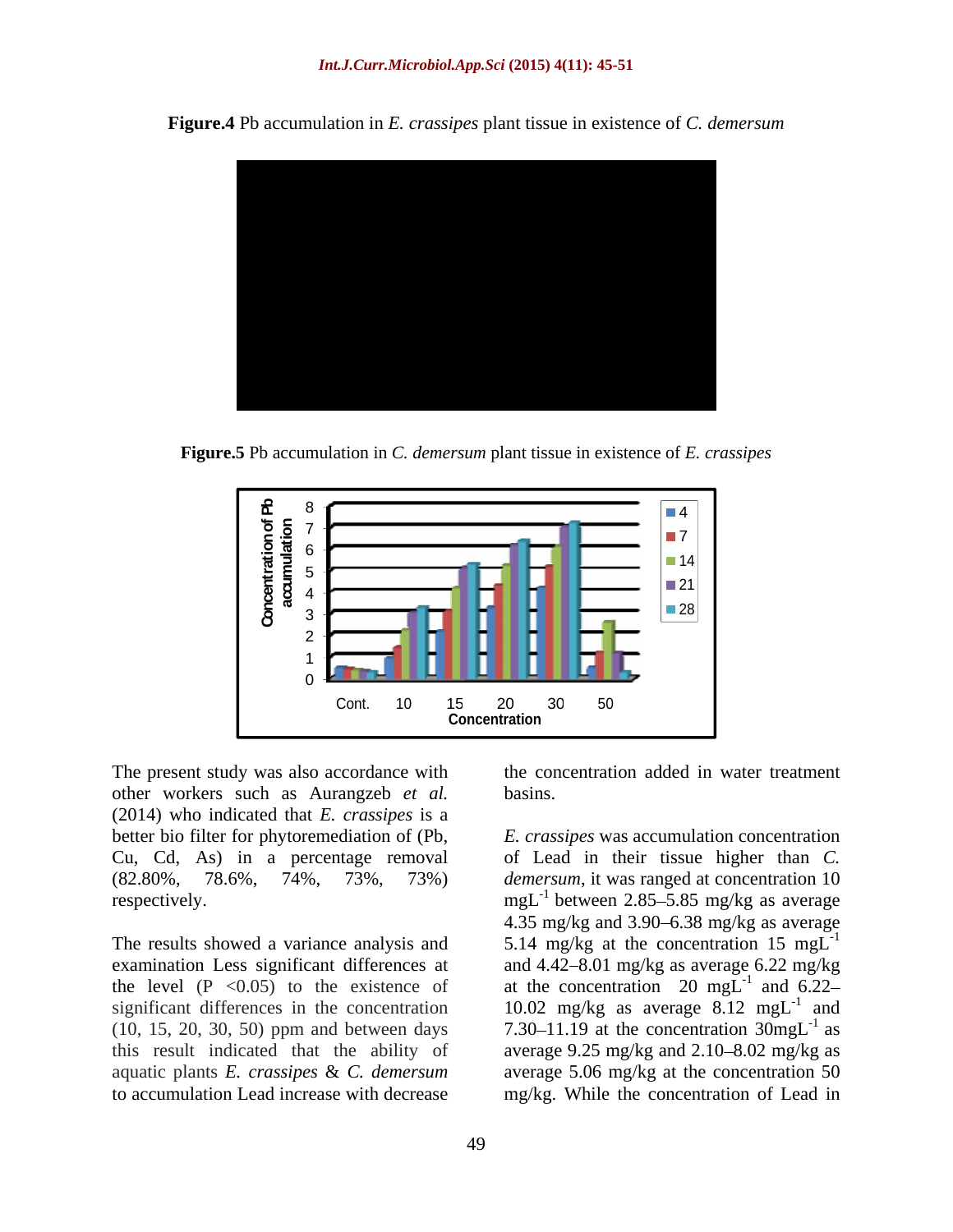*C. demersum* at  $10$ mgL<sup>-1</sup> 0.93–3.25 mg/kg as average  $2.09$  mg/kg and  $2.17 - 5.30$  mg/kg as average 3.74 mg/kg at 15 mgL<sup>-1</sup> and 31(04): 881–886. 3.25 6.35 mg/kg as average of 4.80 mg/kg Crossley, M.N. 2012. The effects of water at 20 mgL<sup>-1</sup> and 4.21–7.21 as average of 5.71 at  $30 \text{ mgL}^{-1}$  0.51-0.30 mg/kg as average of 0.41 at 50  $mgL^{-1}$  as shown in figure 4 and 5. These results confirmed that the aquatic plants *E. crassipes* & *C. demersum* possess the ability to remove Lead element and decreases this ability at high concentrations, but the largest decrease in *C. demersum* was observed in the ability  $5(11): 11-22$ . of plants to absorb lead at a concentration of Henry, J.R. 2000. In An overview of 50 mgL<sup>-1</sup> in duration of exposure 21 and 28 days. These results are accordance with Schneider and Rubio (1999) who indicated  $3-9$ . the result obtained low metal adsorption in Hussein, A.A. 2009. Monthly changes of *C. demersum* compared to other aquatic plants, but Keskinkan *et al.* (2004) who compared the values of heavy metals in *C. demersum* with values in other research and Jafari, N. 2010. Ecological and socio found that *C. demersum* can be very effective in remove heavy metals compared with other aquatic plants and this does not

In conclusion, the result obtained in this study proved that the *E. crassipes* is the best plant in phytoremediation of Pb from Kanoun-Boule, M., Vicente, J.A.F., Nabais, polluted water than *C. demersum* the plant ability to absorb Pb associated with the concentration in aqueous media as observed inability *C. demersum* plant to tolerate high 91(1): 1–9. concentration of Pb while *E. crassipes* was Keskinkan, O., Goksu, M.Z.L., Basibuyuk, ability to absorb Pb even at high concentration, but less than in the few concentration from this it can be concluded aguatic plant (Ceratophyllum that the *E. crassipes* has been successfully used as the bio sorbent for removal of 197–200. different concentrations of Pb. Majid, A., Siddique, N. 2013.

potential of aquatic herbs from steel and  $31(04): 881-886.$ potential of aquatic herbs from steel foundry effluent. *Braz. J. Chem. Eng.,*  $31(04): 881 - 886.$ 

- and 4.21–7.21 as average of flow, pH and nutrition on the growth of <sup>-1</sup> 0.51–0.30 mg/kg as the native aquatic plant, *Aponogeton* as shown in *elongates*. MSc Thesis, University of Queensland, Gatton. 136 Pp.
	- Hammad, D.M. 2011. Cu, Ni and Zn phytoremediation and translocation by water hyacinth plant at different aquatic environment. *Aust. J. Basic Appl. Sci.,*  $5(11): 11-22.$
	- phytoremediation of lead and mercury. NNEMS Report. Washington, D.C. Pp.  $3 - 9.$
	- some physiochemical parameters for Tigris River- Baghdad between 2002- 2003. *Eng. Technol. J.,* 2(27): 64 70.
	- economic utilization of water hyacinth (*Eichhorina crassipes* Mart Solms). *J. Appl. Sci. Manage,* 14(2): 43 49.
- agree with the current study. Johnson, D.L., Kershaw, A., MacKinnon, J., Por, J. 1995. Plants of the western boreal forest and aspen parkland. Lone Pine Publishing, Edmonton, Alberta. 392 Pp.
	- C., Prasad, M.N., Freitas, H. 2009. Eco physiological tolerance of duck weeds exposed to copper. *Aquat. Toxicol.,*  $91(1): 1-9.$
	- M., Forster, C.F. 2004. Heavy metal adsorption properties of a submerged aquatic plant (*Ceratophyllum demersum*). *Bioresource Technol.,* 92: 197–200.
- **Reference** *crassipes* aquatic plant. *The Nucleus,* Majid, A., Siddique, N. 2013. Phytoremediation using *Eichhorina*   $50(3)$ : 267–272.
- Aurangzeb, N., Nisa, S., Bibi, Y., Javed, F., Mudgal, V., Nidhi, M., Anurag, M. 2010. Hussain, F. 2014. Phytoremediation Heavy metals in plants: Heavy metals in plants: